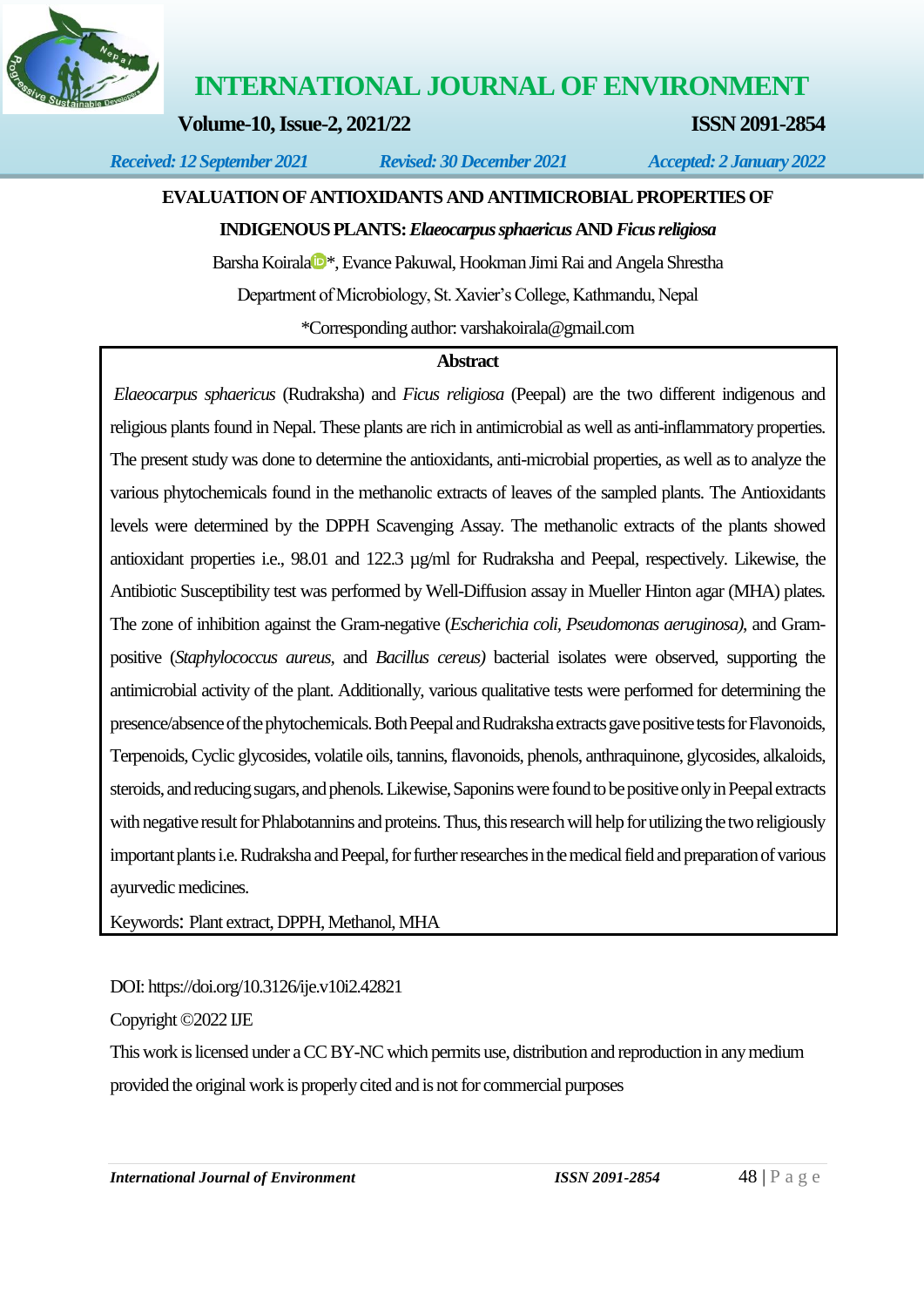#### **Introduction**

Nepal has geographical variation i.e., the Himalayan, Hilly, Plateaus, lowlands and terai; thus, plethora of vegetation flourish in different geological regions. Across the country, various flora with high potentiality in diverse medical and research purposes could be found (Ncube *et al*., 2008; Hardainiyan *et al*., 2015). Of the diverse flora, 14-28% are widely used in the medicines alongside, 74% of the pharmacologically active plant derived components are widely used in various scientific research, ayurvedic medicines and in skin products (Gibbons, 2003).

*Elaeocarpus sphaericus* (Rudraksha) is symbolically meant to be the tear rolled from the eyes of Lord Shiva (Tewari *et al*., 2013). The plant belong to the family Elaeocarpeceae and is found usually in the Himalayan region, and well known as "Rudraksha" all over Nepal and India. They are evergreen and can be found in the tropical and sub-tropical regions around 2000 meters altitude from the sea level (ranging from 2000 to 3500 m) (Tripathy *et al*., 2016).

In Ayurveda, wearing the bead of rudraksha has a positive effect on health and nerves (Pandey *et al*., 2014). It has its popularity due to its utilization for treatment of various diseases since ancient times (Joshi and Jain, 2014; Hakiman and Maziah, 2014). For instance, the leaves help in treating fever, diabetes, heart problems, headaches, mental disorders, fever, chickenpox as well as other ailments. Additionally, anti-inflammatory as well as antimicrobial properties has also been reported alongside, enhancement and boosting up memory power (Singh *et al*., 2011). Due to its use in treatment of various condition and diverse medicinal properties, Rudraksha is also known as the king of herbal medication. It is used for the release and treatment of stresses as well as feelings of depression, anxiety, along with epilepsy, asthma, liver problems, nervous problems and many more. The various phytochemicals and nutrition in those plants like, rudrakine, grandisines, quercitin, triterpines, etc. has ethnomedical qualities in them and possess sedative as well as other essential properties (Tripathi *et al*., 2015). *Ficus religiosa* (Peepal) is another plant that is religiously considered as an incarnation of "Lord Vishnu". It is also referred as sacred figs or Bodhi trees and can be found in Himalayan foothills and various Southeast Asian countries. These are evergreen trees possessing broad leaves. Peepal has different chemical compounds that are beneficial for the treatment of various ailments like asthma, inflammation, epilepsy, stomach ulcers, etc. (Gautam *et al*., 2014). The Peepal leaves can be used as ointments and are diuretics. They help in reducing indigestion, nausea and help in maintaining skin health. These leaves also possess astringent and help to work as a medication for people's health.

The leaves of Peepal and Rudraksha are rich in antioxidants. Moreover, the leaves has been found to contain anticarcinogenic, antimutagenic, antimicrobial, analgesic, and anti-inflammatory properties. They are rich in various constituents like campesterol, stigmasterol, α-amyrin, lupeol, tannic acid, amino acids, hexacosanol, noctacosane, and quercetin. People nowadays are attracted to Ayurveda due to the side effects from allopathic/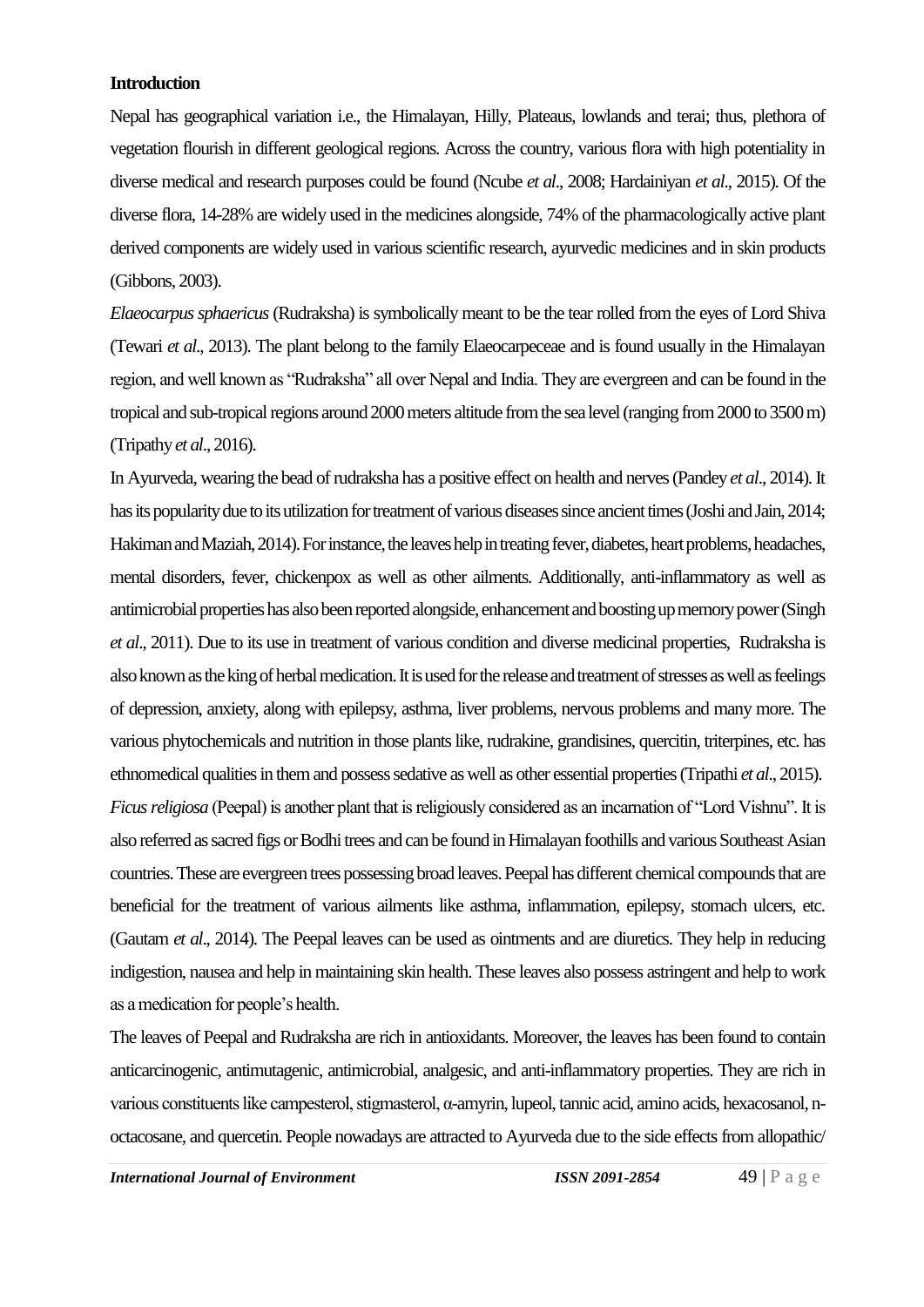modern medicine, and increase in antibiotic resistance day- by- day (Sakat *et al*., 2009; Weli *et al*., 2018). As the plants are rich in various phytochemicals and other compounds, the medications derived from plants have become one of the interesting fields for study. They are sources of various traditional drugs, medicine, nutraceuticals, food supplements, etc. Therefore, this research focuses on understanding the antioxidants, antimicrobial, and phytochemicals in the leaves of Peepal and Rudraksha. The results of this study could contribute in the field of medicine.

#### **Materials and methods**

The two different religiously important plants *E. sphaericus* (Rudraksha) and*F. religiosa* (Peepal) were taken as a sample for this research study. The leaves of *E. sphaericus* and *F. religiosa* were collected from Kathmandu, Nepal in July, 2018.

**Bacterial Cultures**: For the Antibiotic Susceptibility tests, four different bacterial cultures were used i.e. Grampositive: (*Staphylococcus aureus* ATCC 25923*), Bacillus cereus* 14579*)* and Gram-negative:*(Escherichia coli*  ATCC 25922*, Pseudomonas aeruginosa* 15442*)* whichwere provided by the Department of Plant Resources, Thapathali, Kathmandu.

#### **Preparation of Plant Extract**

The healthy and matured leaves of Peepal and Rudraksha were collected and washed in distilled water. They were then air-dried and further dried in the hot air oven at 50°C and finally crushed into dry powder using a mixer. The 20g of leaf powder was subjected to extraction, using hydro- methanolic solution (100% methanol in water) in the ratio of 1:4 and placed on a rotating incubator at 28°C at 150 rpm for 3 days. Furthermore, filtration of the extract was done using a muslin cloth. The filtrate was then evaporated at room temperature to reduce the volume. The concentrated extracts were dissolved in dimethylsulfoxide (DMSO) for a hydromethanolic extract. The extracts were weighed and stored in the fridge (Mostafa *et al*., 2018; Weli *et al*., 2018). The physical characteristics of the extracts i.e. their color, odour, consistency, sense of touch, as well as yield were performed. The yield % was carried out by the formula:

Extract yield % =R/S × 100% .…………………….. equation (i)

Where, R= weight of extract and S= weight of plant raw sample (Mostafa *et al.*, 2018)

## **Antioxidant Assays**(**DPPH scavenging assay)**

The stock solution of 1 mg/ml was prepared by dissolving 1.5mg plant extract (Peepal and Rudraksha) and ascorbic acid (as standard) in 1.5 ml methanol in an Eppendorf's tube. Different concentrations of plant extracts and ascorbic acid were prepared. 0.3 mM DPPH was prepared using methanol as a solvent. 300 µl of a sample (a plant extract and ascorbic acid of different concentrations) was mixed with an additional 300 µl of DPPH reagent, mixed, and left for incubation for 30 minutes. Spectrophotometric analysis was done for each sample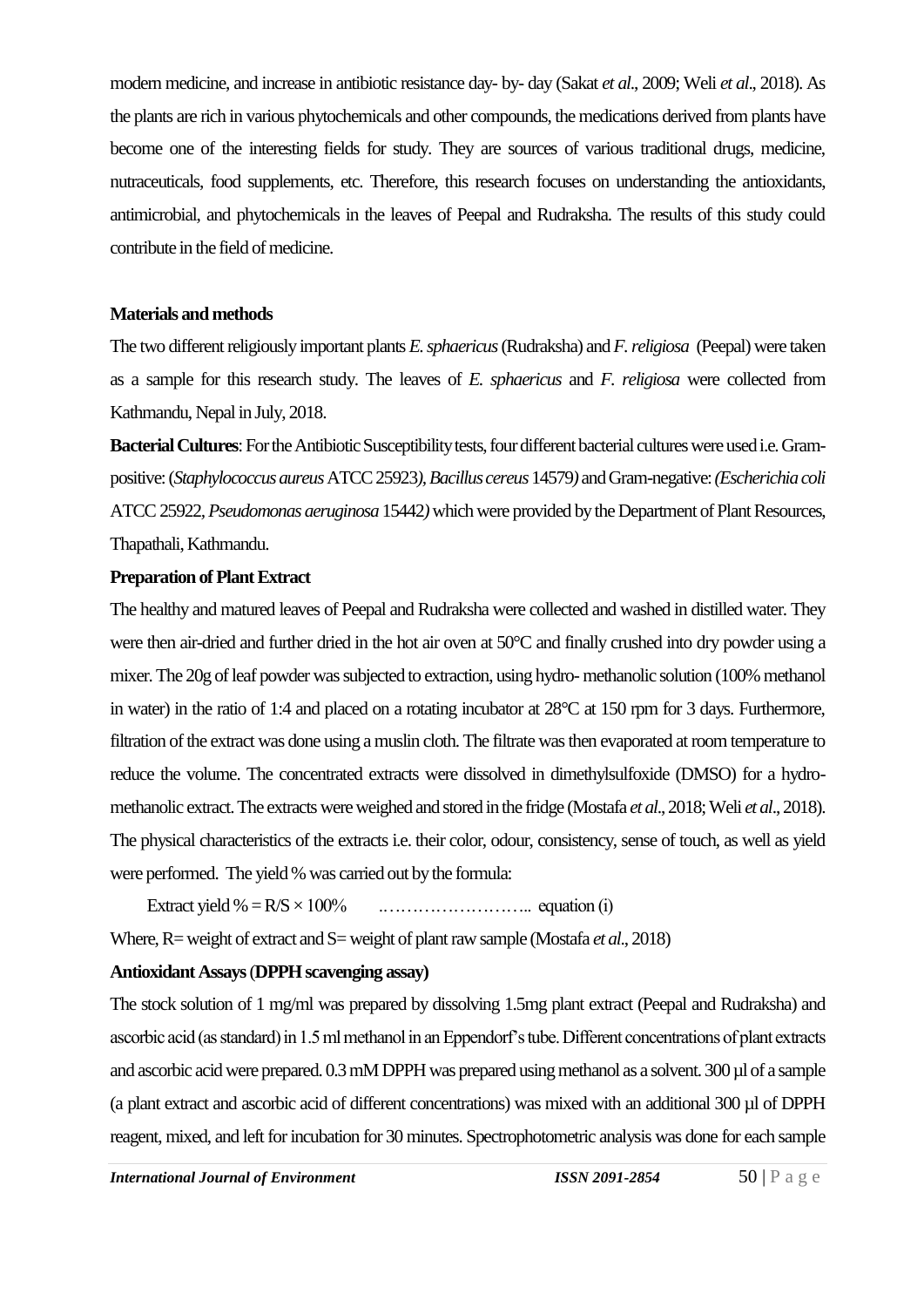using methanol as a blank. The sample absorbance was taken and was plotted in the graph. Similarly, 600 µl of DPPH absorbance was also taken and noted as a control (Sharma *et al*., 2015; Mostafa *et al*., 2018).

Percentage scavenging  $= A_0 - A_1 \times 100\%$  .............. equation (ii) Ao

Where, Ao = Absorbance of DPPH solution,

A1 = Absorbance of DPPH along with different concentrations of extract (Mostafa *et al*., 201)

The IC50 value was calculated and expressed as  $\mu$ g/ml. IC50 value is defined as the concentration of the sample that is required for scavenging 50% of DPPH free radical. The lower values of IC50 indicates the higher amount of antioxidants as it shows the required antioxidant for free radical reduction by 50%of initial concentration (Koirala and Shrestha, 2020). It can be calculated by plotting the graph of the radical scavenging activity against their concentration and is further determined (Bhandari *et al*., 2019).

#### **Antimicrobial susceptibility assay**

An Antimicrobial susceptibility assay is done to determine the antimicrobial activity of the extracts against the known pathogenic bacteria. The bacterial cultures; Gram-positive: (*Staphylococcus aureus, Bacillus cereus)* and Gram-negative: *(Escherichia coli, Pseudomonas aeruginosa)* were used. The antibacterial potential was analyzed by the agar well diffusion method (Lakhey *et al*., 2018; Koirala *et al.,* 2021). The turbidity of cell suspension was made equivalent to 0.5McFarland (containing a microbial load of  $1.5\times10^{8}$  CFU/ml). Methanol was used as a negative control. The suspension was spread on an MHA (Mueller Hinton Agar) plate and let stand for around 15 minutes for absorption. Further, 4 different wells were prepared using a sterilized cork borer. Various concentrations i.e. 12.5, 25, 50, 100, 200 and 400 µg in methanol. The sample prepared was placed in different wells followed by 24 hours incubation. Microbial growth inhibition is determined by measuring the diameter of the zone of inhibition (ZOI) in mm. The results were further compared with the Standard Zone Size Interpretation Chart for Antibiotic Susceptibility Test (AST). (Prabhavathi *et al*., 2016; Lakhey *et al*., 2018; Eloff, 2019; Koirala *et al.,* 2021).

## **Phytochemicals screening**

Preliminary phytochemical screening was performed to detect the presence/absence of various Phytoconstituents like glycosides, terpenoids, phenolics, flavonoids, and saponins, and tannins following standard methods.

## **Terpenoids**

The sample was taken and dissolved in 0.5 ml Chloroform and 2-3 drops of Conc. Sulfuric acid was added. The mixture was then heated for 2 minutes and observance of grayish reddish-brown color on the interface indicated a positive test for terpenoids (Prabhavathi *et al*., 2016).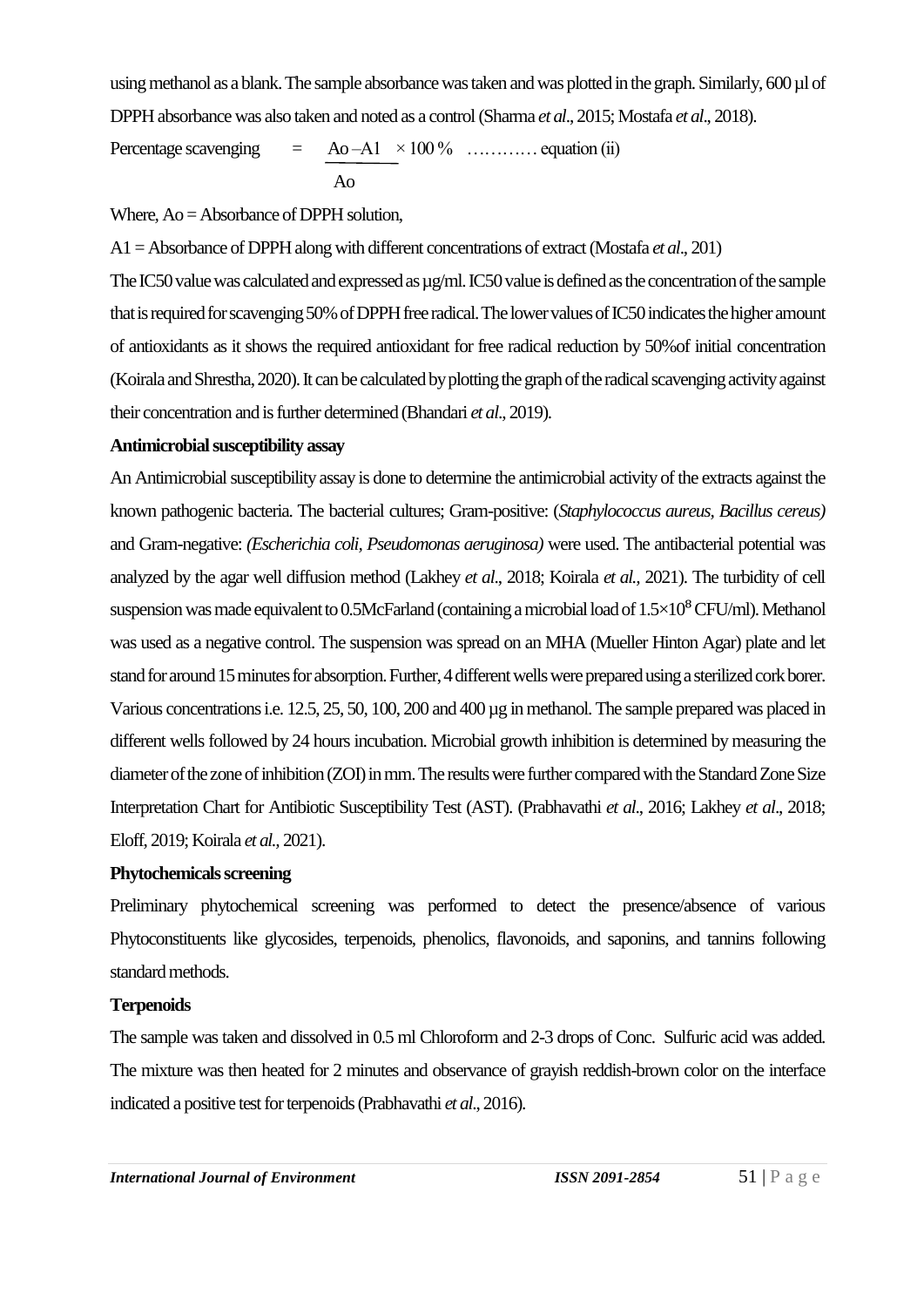## **Cyclic glycosides**

1 ml sample was mixed with 0.5 ml acetic acid. Further, 2-3 drops of Ferric Chloride was added to the solution. The brown ring at the interface determined the positive test for cyclic glycosides (Prabhavathi *et al*., 2016).

#### **Saponins**

1 ml distilled water was shaken with 1 ml extract and the foams were observed and persist for around 10 minutes, which indicated positive results for Saponins (Prabhavathi *et al*., 2016).

## **Tannins**

To 2 ml of each extract, 10 % of alcoholic ferric chloride was added. The formation of brownish blue or black color indicated the presence of tannins (Prabhavathi *et al*., 2016).

#### **Flavonoids**

1 ml test sample was tested with 1 ml of Sodium Hydroxide. A yellowish color was observed. Further, 5-6 drops of Conc. HCl. Was added to the tube. The yellow color disappeared which denotes a positive test for Flavonoids (Prabhavathi *et al*., 2016).

#### **Phenols**

To 2 ml of each extract, 2 ml of 5% aqueous ferric chloride was added. The blue color observed indicated the presence of phenols in the sample extract (Prabhavathi *et al*., 2016).

#### **Phlobatannin**

The extract was taken in a test tube and Conc. HCl was added and boiled for 1 minute. The formation of red precipitate indicated the presence of phlobatannins (Prabhavathi *et al*., 2016; Pakuwal and Manandhar, 2021).

## **Protein**

The extract was taken in a test tube was taken and NaOH solution was added, and 1-2 drops of CuSO<sub>4</sub> solution was added. The change of color to violet indicated the presence of proteins. (Lakhey *et al*., 2018).

## **Anthraquinone**

The sample was taken and 20 ml benzene was added to it and mixed on a magnetic stirrer for 4 hours. The filtrate (10 ml) was mixed with 0.5 ml ammonia solution (10%) and mixed properly (Bhattacharya and Roy, 2018; Pakuwal and Manandhar, 2020). Observance of pink precipitate indicated presence of Anthraquinone.

## **Cyclic glycosides**

In 1 ml of sample, 2 ml of glacial acetic acid was added which contains 2% FeCl3 solution. To the mixture, 1 ml concentrated H2SO<sup>4</sup> was added slowly from the side of the wall of the test tube. The formation of a brown ring indicated the presence of glycoside (Bhattacharya and Roy, 2018).

## **Alkaloids**

In 2 ml sample, 2-3 drops of potassium mercuric iodide was added and mixed properly. A white-yellowish or creamy colored precipitate (Bhattacharya and Roy, 2018) indicated presence of Alkaloids.

*International Journal of Environment ISSN 2091-2854* 52 | P a g e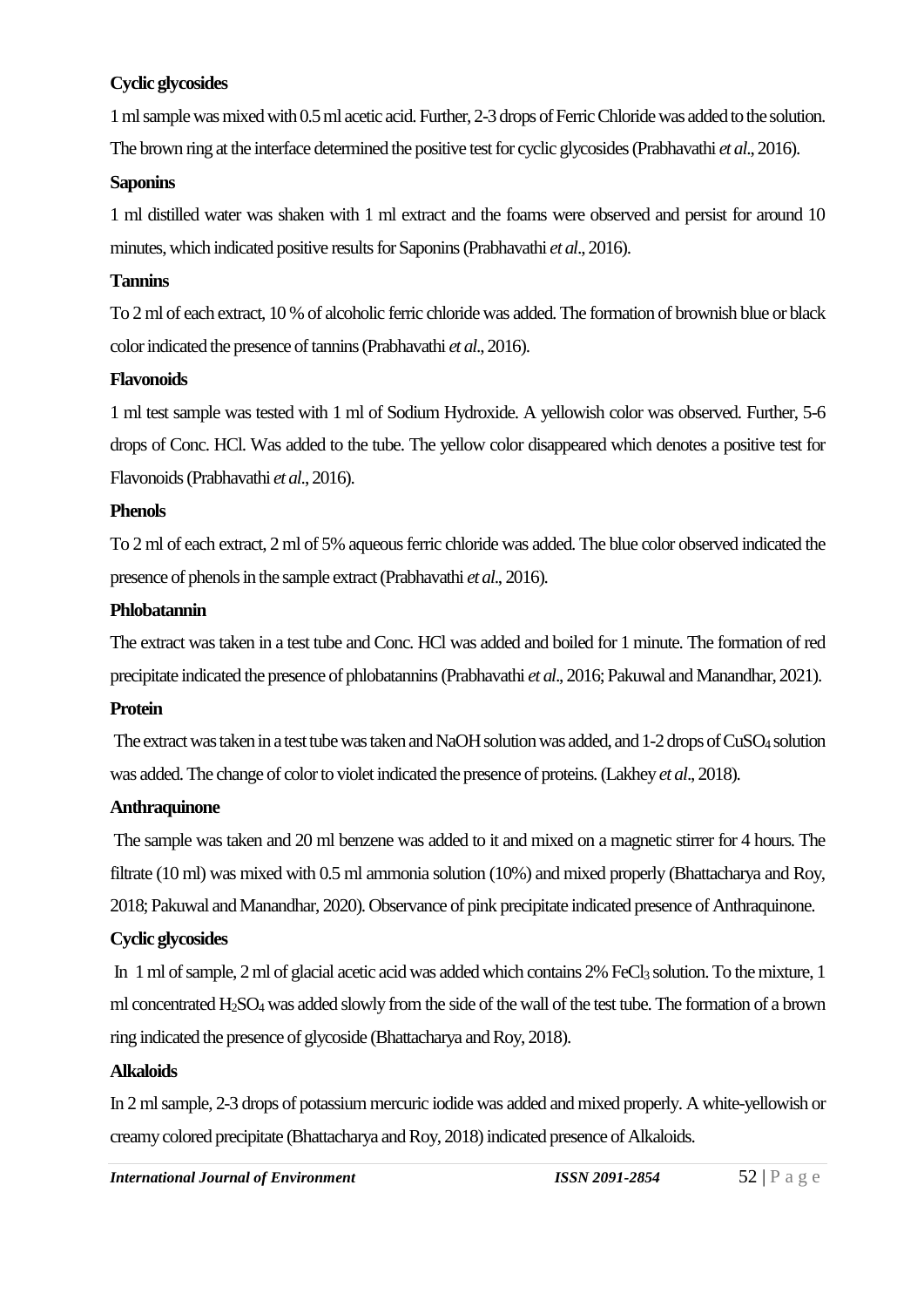#### **Steroids**

1 ml of extract was dissolved in 10 ml of chloroform and an equal volume of Conc. H2SO<sup>4</sup> was added by the sides in the test tube. The upper layer shows green with yellow fluorescence indicated a positive test for Steroids (Bhattacharya and Roy, 2018).

## **Reducing sugars**

In 0.5 ml extract solution, 1 mL water acidified with dilute HCl was added and mixed. It was further neutralized with addition of alkali and heated with  $0.5$  mL Fehling solution  $(A + B)$ . A reddish brick precipitate indicates the presence of reducing compounds (Bhandari *et al*., 2019).

## **Volatile oils**

The extract was kept on filter paper through a capillary tube and visualized. Transparent filter paper with no yellow color indicated the presence of volatile oils (Bhandari *et al*., 2019).

## **Data analysis**

The tests were performed on triplicates (n=3) and the results were reported as mean± standard deviation (S.D.). One-way ANOVA (Microsoft Excel 2013) was performed and the results were found to be statistically significant ( $p < 0.05$ ).

## **Results and discussion**

## **Characteristics of extract**

The physical characteristics of the methanolic extracts were done and presented in the graphs. Peepal extracts were of reddish brown color with semi – solid consistency and sticky. Likewise, Rudraksha extract was found to be brownish in color with the semi-solid and sticky nature. The % yield was found to be higher for Rudrakhsa i.e. 25 %.

| <b>Sample</b>    | <b>Colour</b>     | <b>Odor</b>    | <b>Consistency</b> | Sense of<br>touch | <b>Amount of</b><br>extract<br>(in grams) | $%$ yield |
|------------------|-------------------|----------------|--------------------|-------------------|-------------------------------------------|-----------|
| <b>Peepal</b>    | Reddish-<br>brown | Characteristic | Semi-solid         | <b>Sticky</b>     | 15                                        | 20        |
| <b>Rudraksha</b> | <b>Brownish</b>   | Characteristic | Semi-solid         | <b>Sticky</b>     | 20                                        | 25        |

## **Table 1:** Physical characteristics of extracts

## **DPPH scavenging assay**

DPPH scavenging assay was performed using ascorbic acid as standard. The following results were obtained. % inhibition of the DPPH by ascorbic acid (standard solution), *Elaeocarpus sphaericus* (Rudraksha) was found to have comparatively more antioxidant compared to*Ficus religiosa* (Peepal).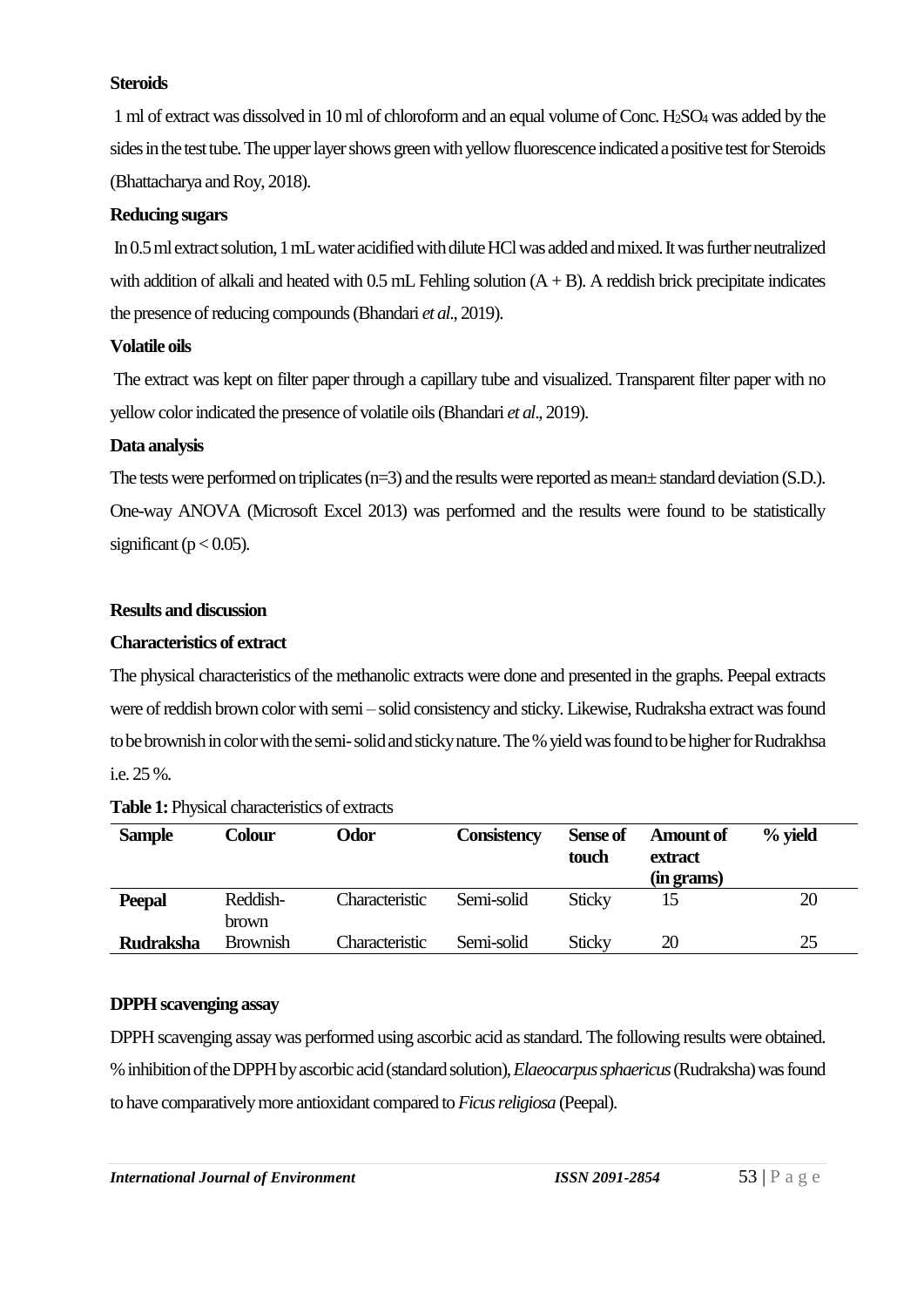

**Figure 1:** Percentage inhibition of DPPH by *Elaeocarpus sphaericus* and *Ficus religiosa* extracts along with ascorbic acid which was used as a standard.

| <b>S.N.</b> | Name of the plant      | <b>Concentration</b><br>$(\mu g/ml)$ | <b>DPPH</b> scavenging % | <b>IC50</b> values<br>$(\mu g/ml)$ |  |
|-------------|------------------------|--------------------------------------|--------------------------|------------------------------------|--|
| 1.          | Elaeocarpus sphaericus | 50                                   | 30.71                    | 98.01                              |  |
|             |                        | 100                                  | 58.66                    |                                    |  |
|             |                        | 150                                  | 65.33                    |                                    |  |
|             |                        | 200                                  | 76.21                    |                                    |  |
| 2.          | Ficus religiosa        | 50                                   | 23.62                    | 122.3                              |  |
|             |                        | 100                                  | 52.36                    |                                    |  |
|             |                        | 150                                  | 61.21                    |                                    |  |
|             |                        | 200                                  | 65.74                    |                                    |  |
| 3.          | Ascorbic acid          | 50                                   | 45.66                    | 62.71                              |  |
|             |                        | 100                                  | 63.21                    |                                    |  |
|             |                        | 150                                  | 75.63                    |                                    |  |
|             |                        | 200                                  | 94.09                    |                                    |  |

 **Table 2:** DPPH scavenging activity of *Elaeocarpus sphaericus* and*Ficus religiosa* extracts.

## **Antibiotic susceptibility test**

For performing the antimicrobial susceptibility test, gram-positive (*Staphylococcus aureus* and*Bacillus cereus*) and gram-negative bacteria (i.e.: *Escherichia coli* and *Pseudomonas aeruginosa)* were used. Following the incubation, zone of inhibitions was observed. The measurements of the zone of inhibition is presented in table 3.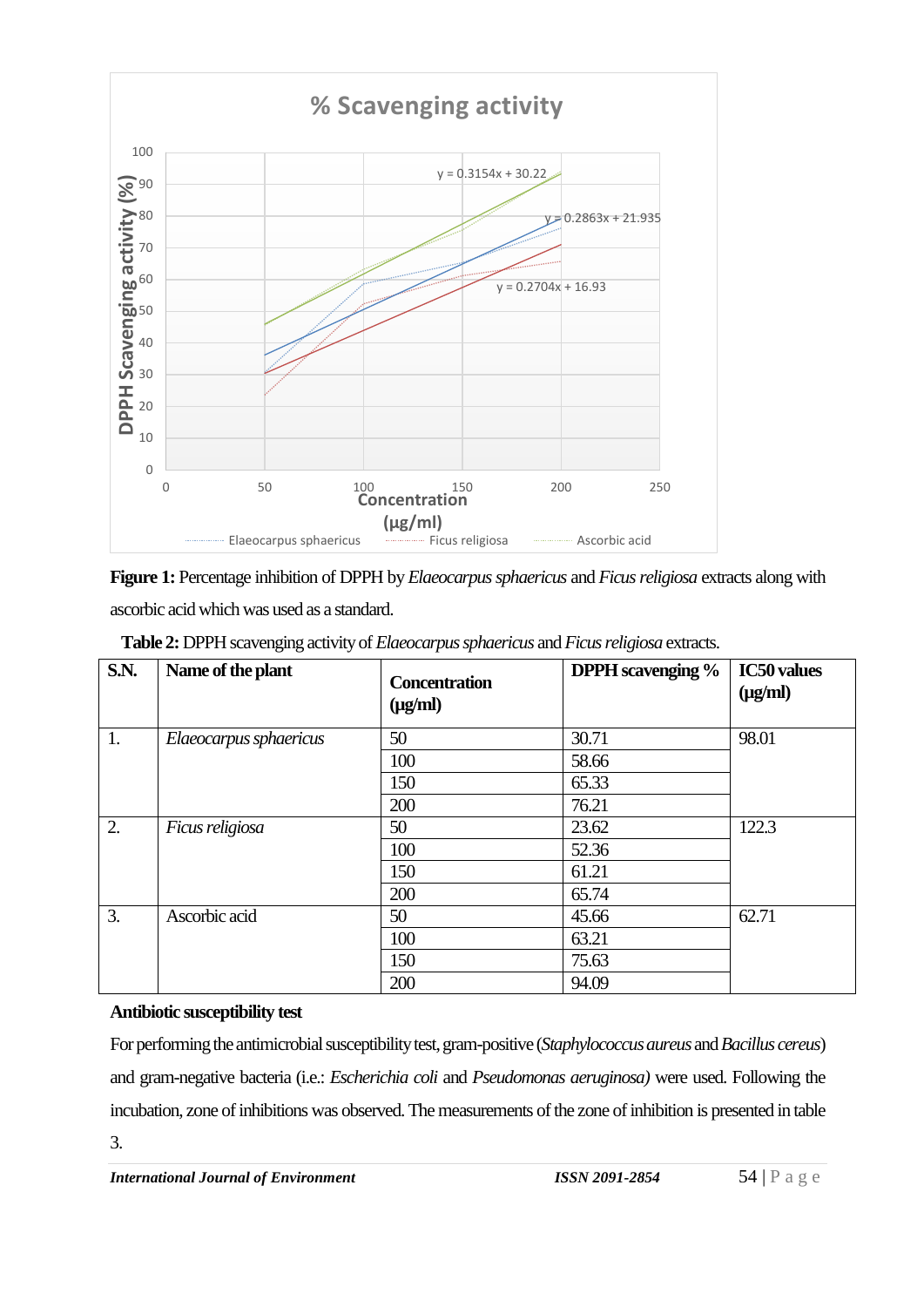## **Table 3:** Antibiotic susceptibility test

| Name of organisms      |             | <b>Peepal</b><br>(Ficus religiosa) |                |                | Rudraksha (Elaeocarpus sphaericus) |                |                | <b>Cloram</b><br>phenico<br>$l$ (CPL)<br>$30 \mu g$<br><b>Disk</b> |                        |                         |
|------------------------|-------------|------------------------------------|----------------|----------------|------------------------------------|----------------|----------------|--------------------------------------------------------------------|------------------------|-------------------------|
|                        |             | $50 \,\mathrm{mg/ml}$              | 100<br>mg/ml   | 150<br>mg/ml   | 200<br>mg/ml                       | 50<br>mg/ml    | 100<br>mg/ml   | 150<br>mg/ml                                                       | $200 \,\mathrm{mg/ml}$ |                         |
| Escherichia coli       | <b>Gram</b> | $2.4 + 0.04$                       | $4.0 \pm 0.08$ | $5.1 \pm 0.28$ | $7.0+0.20$                         | $2.7 \pm 0.0$  | $4.3 \pm 0.16$ | $5.5 \pm 0.0$                                                      | $7.2 \pm 0.08$         | $20 \,\mathrm{mg/ml}$   |
| <b>Pseudomonas</b>     | negative    | $1.6 \pm 0.08$                     | $3+0.08$       | $3.7 \pm 0.00$ | $4.5 \pm 0.04$                     | $2.3 + 0.16$   | $3.9 \pm 0.16$ | $4.6 \pm 0.08$                                                     | $5.7 \pm 0.04$         | $15$ mg/ml              |
| aeruginosa             |             |                                    |                |                |                                    |                |                |                                                                    |                        |                         |
| <b>Staphylococcus</b>  | <b>Gram</b> | $2.4 \pm 0.0$                      | $3.6 \pm 0.08$ | $4.8 \pm 0.04$ | $5.5 \pm 0.0$                      | $3.2 \pm 0.21$ | $3.6 \pm 0.12$ | $4.8 \pm 0.04$                                                     | $5.8 \pm 0.0$          | $18 \,\mathrm{mg/ml}$   |
| <i><b>aureus</b></i>   | positive    |                                    |                |                |                                    |                |                |                                                                    |                        |                         |
| <b>Bacillus cereus</b> |             | $2.5 \pm 0.09$                     | $4.2 + 0.21$   | $5.1 + 0.1$    | $65.9 \pm 0.1$<br>2                | $3.0 + 0.16$   | $4.0 \pm 0.09$ | $5.2 \pm 0.16$                                                     | $6.4 + 0.1$            | $22.5 \text{ mg}$<br>ml |



**Figure 2:** Antimicrobial assay against *Escherichia coli*



**Figure 3:** Antimicrobial assay against *Pseudomonas aeruginosa*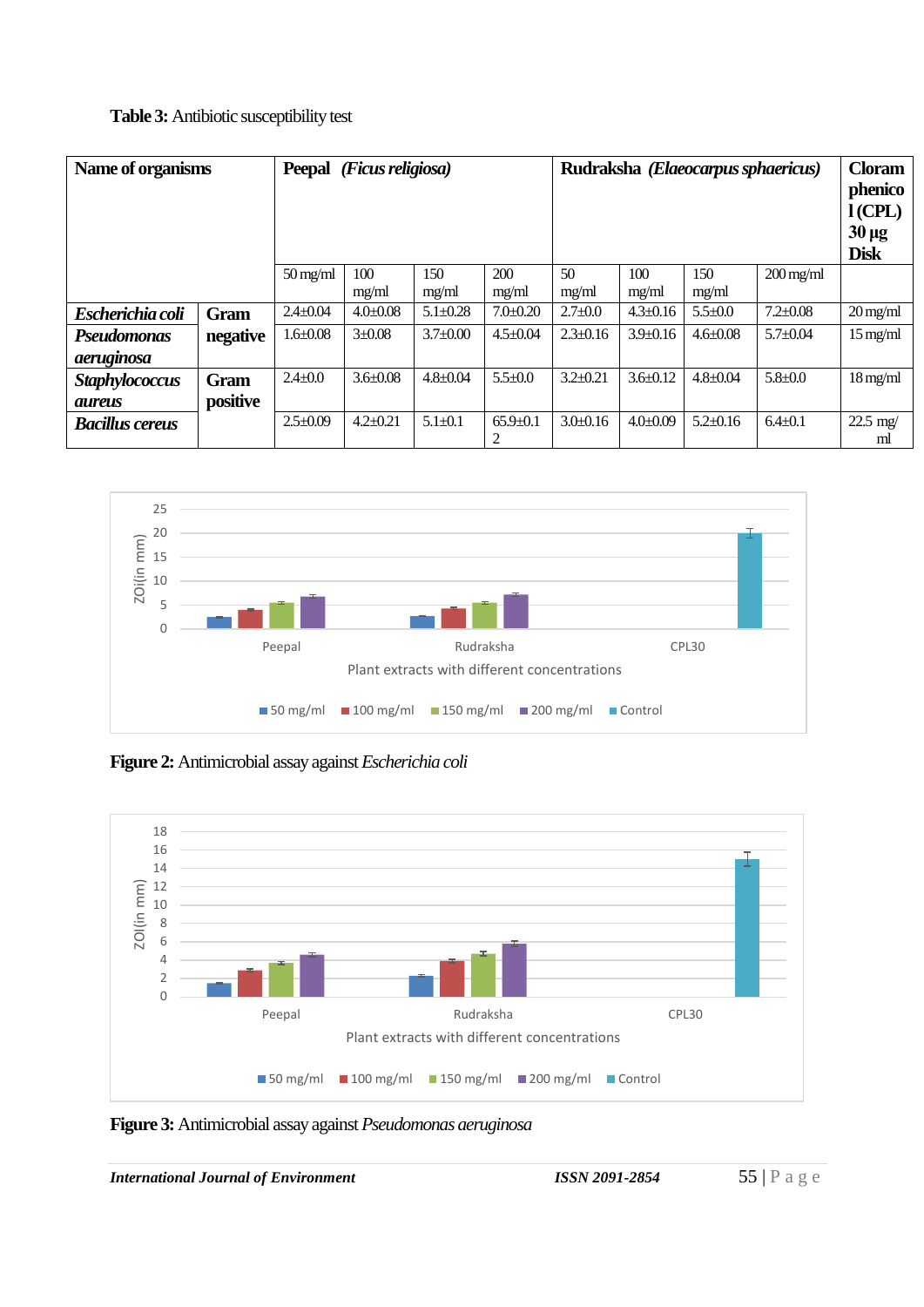

**Figure 4:** Antimicrobial assay against *Staphylococcus aureus*



**Figure 5:** Antimicrobial assay against *Bacillus cereus* 

## **Phytochemicals in extracts**

Both Peepal and Rudraksha extracts were found to be positive in Flavonoids, Terpenoids, Cyclic glycosides, tannins, volatile oils, tannins, flavonoids, phenols, anthraquinone, glycosides, alkaloids, steroids, and reducing sugars. Saponins were found to be positive only in Peepal extracts. Likewise, Phlabotannin and Proteins were found to be negative for Peepal extracts. The results are presented in table no. 4.

 **Table 4:** Qualitative tests for phytochemicals

| <b>Phytochemicals</b>    | <b>Methanolic plant extracts</b> |                          |  |
|--------------------------|----------------------------------|--------------------------|--|
|                          | <b>Peepal</b>                    | <b>Rudraksha</b>         |  |
| <b>Terpenoids</b>        |                                  |                          |  |
| <b>Saponins</b>          |                                  | $\overline{\phantom{a}}$ |  |
| <b>Volatile oils</b>     |                                  |                          |  |
| <b>Cyclic glycosides</b> |                                  |                          |  |

*International Journal of Environment ISSN 2091-2854* 56 | P a g e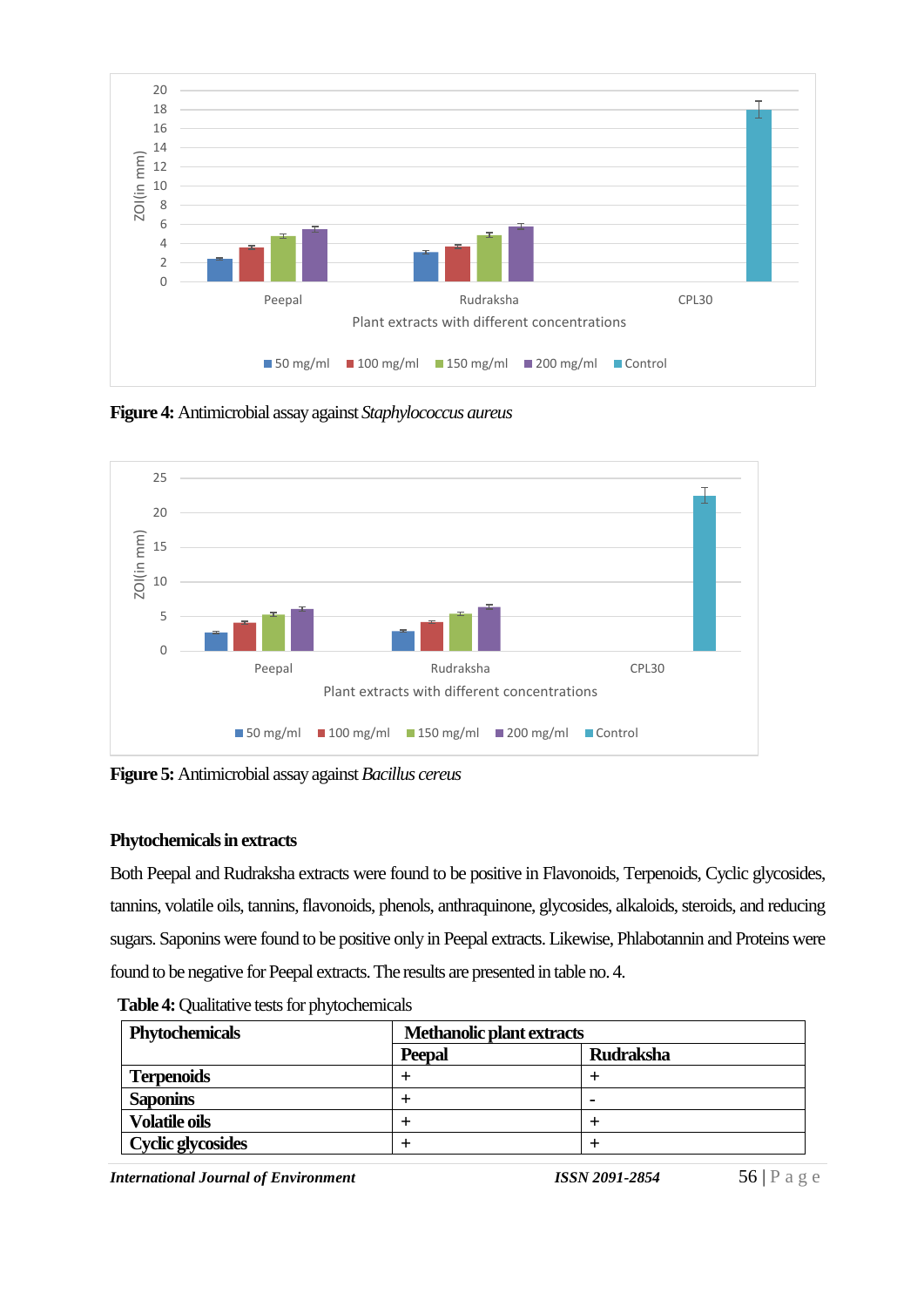| <b>Tannins</b>         |                |          |
|------------------------|----------------|----------|
| <b>Flavonoids</b>      | ┿              | $\pm$    |
| <b>Phenols</b>         |                | +        |
| Phlabotannin           |                |          |
| <b>Proteins</b>        | $\blacksquare$ | ᆠ        |
| <b>Anthraquinone</b>   | $\pm$          | $\,{}^+$ |
| <b>Glycosides</b>      | $\pm$          |          |
| <b>Alkaloids</b>       |                | ᆠ        |
| <b>Steroids</b>        |                | ᆠ        |
| <b>Reducing sugars</b> |                |          |

(+ denote presence and – denote absence)



**Figure 6:** *Ficus religiosa* (Peepal) **Figure 7:** *Elaeocarpus sphaericus*(Rudraksha) *Elaeocarpus sphaericus (*Rudraksha) and *Ficus religiosa* (peepal) can be found widely in South Asian countries. They are enriched with various phytochemicals and can be used as a medicine in various ailments (Weli *et al*., 2018). In this present study, the leaves extracts of these two plants were used for determination of Antioxidant, Antibacterial properties along with phytochemicals. Table 1 describes the physical characteristics of the methanolic extracts of *Elaeocarpus sphaericus (*Rudraksha) and *Ficus religiosa* (peepal). Peepal extract was reddish-brown, sticky, semi-solid with a 20% yield (15 grams of extract) of total dry weight. Likewise, Rudraksha gave brownish colored, sticky, semi-with 25% yield (20 grams of extract) of total dry weight.

Table 2 determines the level of antioxidants in the plant extracts. Antioxidant activity was determined by the DPPH scavenging assay. Two different samples were used i.e. Rudraksha and Peepal. They gave the lowest absorbance at the concentration of 200 µg/ml which shows the greatest antioxidant activity. The DPPH Scavenging % was highest at 200 µg /ml i.e. 76.21% and 65.74 % in *Elaeocarpus sphaericus* and *Ficus religiosa* respectively. Ascorbic acid was used as a standard and DPPH as a control. The antioxidant activity of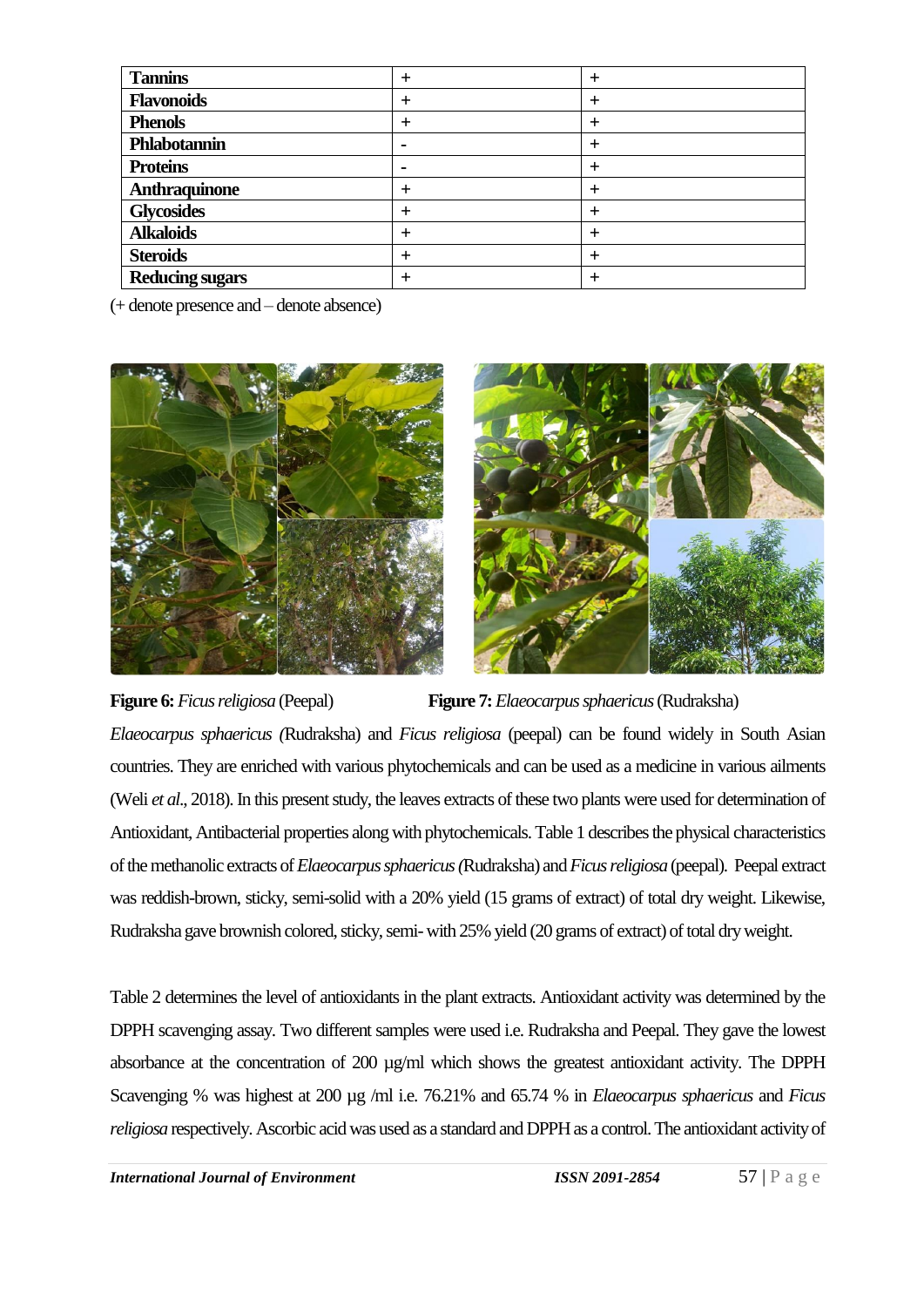the plant extracts was lesser than that of the standard (ascorbic acid). DPPH is a free radical which is reduced by antioxidants. The reduction of DPPH by the sample determines the antioxidants present in the sample, and on reduction, DPPH color is decolorized. The discoloration of the DPPH is measured by the spectrophotometric analysis at 517nm. The radical scavenging assay of a sample is inversely proportional to the absorbance (Kumar *et al*., 2008; Bhandari *et al*., 2019)**.** Antioxidants help to protect against diseases like cancer, dementia, Alzheimer's disease as well as arthritis. They can also be used in food, anti-aging cosmetics, degradation of rubber as well as gasoline prevention (Hassan *et al*., 2020). Therefore, the research indicates that the extracts of the plant leave help in reducing the radical series reaction and are proved to be better sources of antioxidants (Reddy and Vadde, 2021).

As per the research performed by Bhatt and Dahal (2019), various phytochemicals tests like alkaloids, carbohydrates, saponins, terpenoids, etc. along with antimicrobial tests were performed. The extracts showed activity against various bacteria i.e. *E. coli*, *S*. Typhi, and *S. aureus,* and even showed maximum inhibition of 20 mm. Likewise, the seeds showed radical scavenging activity of 28.09 µg/ml. The zone of inhibition was greater compared to this research along with the antioxidants level. This might be because of differences in the protocols and extraction methods of the samples. As per another study performed by Marisetti and Kollie (2016), the IC50 value was found to be around 72 to 78 µg/ml which is lower than the obtained value of this research. These changes can be because of the difference in the geographical locations, as well as the different procedures and methods, climate changes, and the season of sample collection.

The antimicrobial test was performed at 4 different concentrations on MHA i.e. 50, 100, 150, 200 mg/ml respectively. The zone of inhibition was observed after the incubation of MHA plates. According to Gautam *et al*.(2014), Peepal showed antimicrobial activity in the strains of *E. coli* with a 24 mm zone of inhibition along with high antioxidant activity but in this research performed, there was less antioxidant capacity shown by *F. religiosa*. Likewise, in the research conducted by Prakash *et al.* (2017), the leaves of *F. religiosa* showed antimicrobial activity against *E. coli* and showed a zone of inhibition of 10 mm and 12 mm respectively. The zone of inhibition was comparatively less in this research performed. Additionally, the methanolic extracts showed antimicrobial activity against two different microorganisms i.e. *P. aeruginosa* and *S*. Typhi. Likewise, extracts of *Sphaericus ganitrus* Roxb. showed activity against *S. aureus, Bacillus cereus,* and *Pseudomonas* (Khan *et al*., 2004; Sakat *et al*., 2009; Hemaiswarya *et al*., 2009; Kumar *et al*., 2011). In a study performed by Chavan et al. (2019), the Peepal leaves extracts were subjected to screening and were found to be possessing antimicrobial properties against the bacteria i.e. *Escherichia coli*, *Bacillus subtilis*, *Pseudomonas aeruginosa,*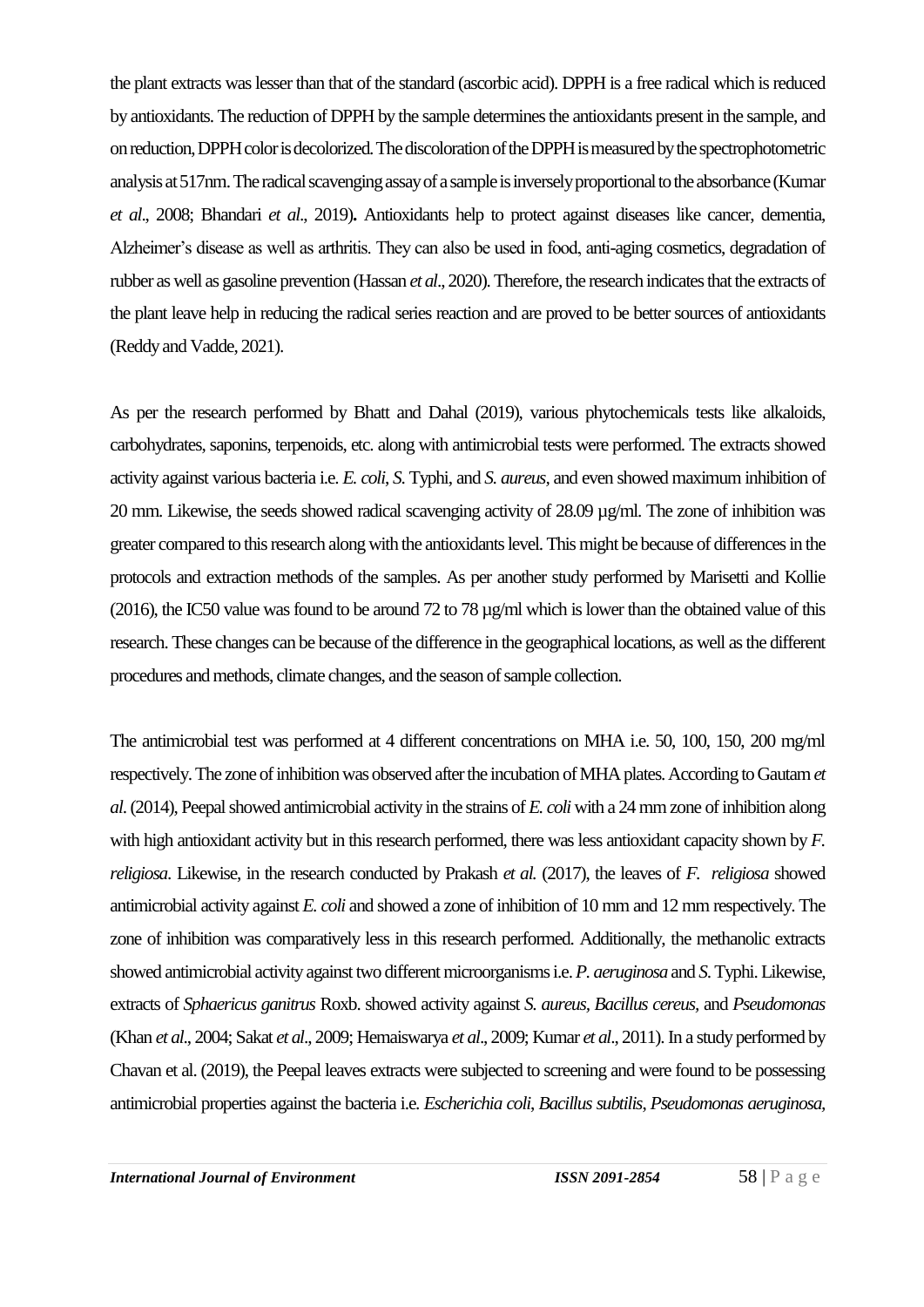and *Staphylococcus aureus*. They also showed the presence of phytoconstituents like glycosides, terpenoids, alkaloids, tannins etc.

The results observed in table 4 determine the phytochemicals. Both Peepal and Rudraksha extracts were found to be positive in Flavonoids, Terpenoids, Cyclic glycosides, tannins, volatile oils, tannins, flavonoids, phenols, anthraquinone, glycosides, alkaloids, steroids, and reducing sugars. phenols except for Saponins. Saponins were found to be positive only in Peepal extracts (Kumar *et al*., 2012). Tannins test, Cyclic glycosides, Flavonoids, and Terpenoids were positive for Peepal extract of a leaf using Methanol and the results observed were also positive as compared to the research. It was negative for Phlabotannins, and Proteins. The phytochemicals tests were also positive for Rudraksha extract except for Saponins which was similar to another research conducted (Singh *et al*, 2011). These phytochemicals are the bioactive compounds that are non –nutritive as well as have the ability of protection against any type of diseased conditions and can be used as lead sources for the discoveries of drugs as well. They have fewer side effects as compared to other synthetic drugs. These phytochemicals have proven health benefits. They help in the protection of the body against cancer cells. Saponins help for decreasing the level of lipid in blood, lowering the risk of cancer as well as help in lowering the blood glucose responses. The other phenolic compounds help for the preservation and protection of plants as well as help in aiding the immune system, protection of cells against damage, reduction of inflammations as well as regulation of hormones. They also help in preserving plants from the outer stresses and rodents (Shi *et al.,* 2004).

#### **Conclusion**

The two samples Rudraksha (*E. sphaericus*) and Peepal (*F. religiosa*) showed antioxidants value 98.01 and 122.3 µg/ml respectively. Likewise, they showed zone of inhibition against all the four organisms that were used in the study i.e. gram-positive (*Staphylococcus aureus* and *Bacillus cereus*) and gram-negative bacteria (*Escherichia coli* and *Pseudomonas aeruginosa*) and are rich in phytochemicals Thus, both the plants are useful antioxidant and antibiotic sources along with phytochemicals and can be used in Ayurveda medications.

#### **Conflict of interest statement**

The authors have no conflict of interest regarding this study.

#### **Author's contribution statement**

Barsha Koirala designed the study and performed all the researches regarding the plant extracts, their phytochemical detection, antioxidants, and antimicrobial tests as well as analysis and interpretation of data.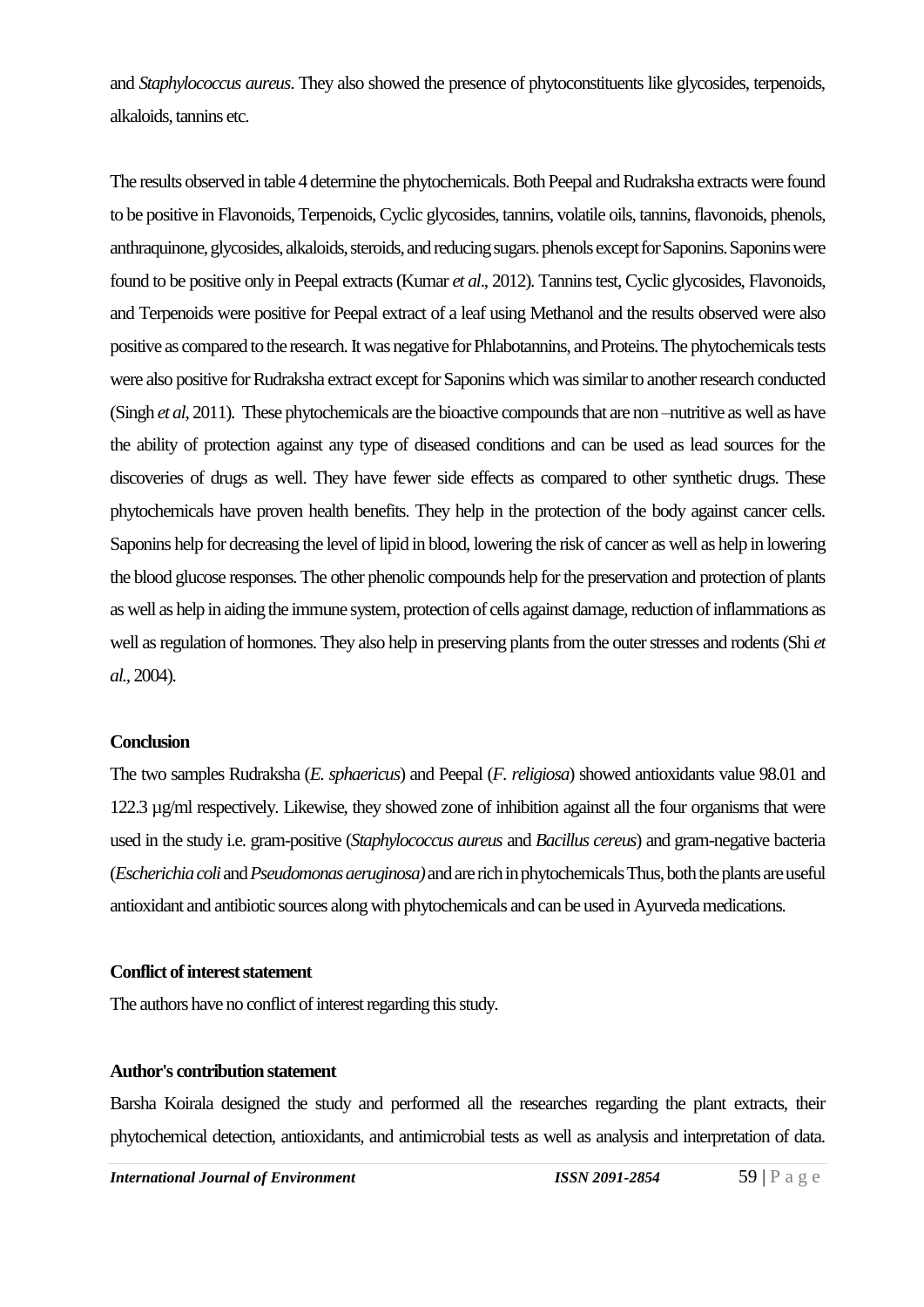Likewise, Evance Pakuwal and Hookman Jimi Rai helped to perform work in the lab and assist with the data analysis. Angela Shrestha supervised, checked, reviewed as well as revised the research and final manuscript. All the authors have read and approved this manuscript.

#### **Acknowledgments**

We would like to acknowledge our supervisor, Ms. Angela Shrestha for her help, support, and valuable ideas during the research work. We would also like to acknowledge all the staff members, family members, and friends for their continuous support. The experiment was funded by St. Xavier's College, Maitighar, Kathmandu.

#### **References**

- Bhandari, L., Bista, B.B., Bhatta, M.R., Khanal, C., Khanal, S., Ranjitkar, R. and Bhandari, DP., 2019. Phytoconstituents, Antioxidant and Bitterness Value of *Swertia chirayita* from Four Different Geographical Region of Nepal. *Journal of Plant Resources*, 17(1), 104-111[. https://dpr.gov.np/wp](https://dpr.gov.np/wp-content/uploads/2019/08/Journal-2019.pdf)[content/uploads/2019/08/Journal-2019.pdf](https://dpr.gov.np/wp-content/uploads/2019/08/Journal-2019.pdf)
- Bhatt, B.D. and Dahal, P., 2019. Antioxidant and Antimicrobial Efficacy of Various Solvent extracts of seed of Rudrakshya (*Elaeocarpus ganitrus*) from Ilam District of Nepal. Journal of Nepal Chemical society, 40, 11-18. DOI: https://doi.org:10.3126/jncs.v40i0.27272
- Bhattacharyya, S. and Roy, S., 2018. Qualitative and Quantitative assessment of bioactive phytochemicals in Gobindobhog and Black rice, cultivated in west (September). *International Journal of Pharmaceutical Sciences and Research,* 9, 3845-3851. [https://ijpsr.com/bft-article/qualitative-and](https://ijpsr.com/bft-article/qualitative-and-quantitative-assessment-of-bioactive-phytochemicals-ingobindobhog-%20and-black-rice-cultivated-in-west-bengal-india/)[quantitative-assessment-of-bioactive-phytochemicals-ingobindobhog-](https://ijpsr.com/bft-article/qualitative-and-quantitative-assessment-of-bioactive-phytochemicals-ingobindobhog-%20and-black-rice-cultivated-in-west-bengal-india/) and-black-rice-cultivated-in[west-bengal-india/](https://ijpsr.com/bft-article/qualitative-and-quantitative-assessment-of-bioactive-phytochemicals-ingobindobhog-%20and-black-rice-cultivated-in-west-bengal-india/)
- Chavan, A., Bedekar, G., Miniyar, P. and Gawande, V., 2019. Phytochemical Screening and Antimicrobial Investigation of Ficus Religiosa Leaves. *Current Trends in Pharmacy and Pharmaceutical Chemistry,* 1(1), 31- 42. http://e-currentscience.com/journal/e/CTPPC
- Eloff, J.N., 2019. Avoiding pitfalls in determining antimicrobial activity of plant extracts and publishing the results, 19, 106[. https://doi.org/10.1186/s12906-019-2519-3.](https://doi.org/10.1186/s12906-019-2519-3)
- Gautam, S., Meshram, A, Bhagyawant, S.S. and Srivastava N., 2014. *Ficus religiosa*-potential role in pharmaceuticals. *Int J Pharm Sci Res.,* 5(5), 1616-1623. DOI [:10.13040/IJPSR.0975-](http://dx.doi.org/10.13040/IJPSR.0975-8232.5(5).1616-23) [8232.5\(5\).1616-23](http://dx.doi.org/10.13040/IJPSR.0975-8232.5(5).1616-23)
- Gibbons, S., 2003. An overview of plant extracts as potential therapeutics. *Expert Opin. Ther. Pat,* 13(4), 489- 497. DOI [: https://doi.org/10.1517/13543776.13.4.489](https://doi.org/10.1517/13543776.13.4.489)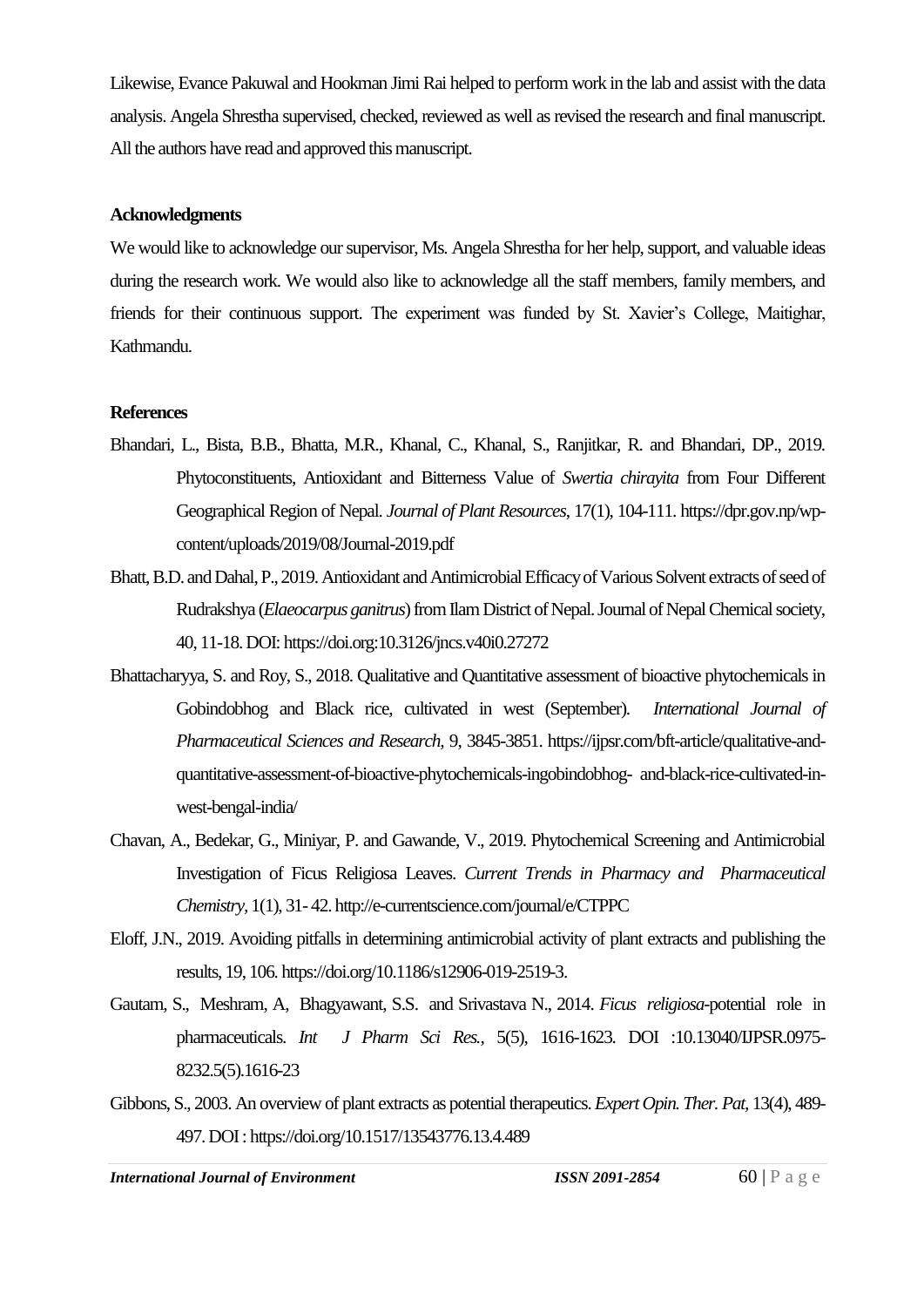- Hakiman, M. and Maziah, M., 2009. Non-enzymatic and enzymatic antioxidant activities in aqueous extract of different *Ficus deltoidea* accessions. *Journal of Medicinal Plants Research* 3(3),120-131. <https://citeseerx.ist.psu.edu/viewdoc/download?doi=10.1.1.955.2514&rep=rep> 1&type=pdf
- Hardainiyan, S., Nandy, B.C. and Kumar, K., 2015. *Elaeocarpus Ganitrus* (Rudraksha). A Reservoir Plant with their **Pharmacological** Effects. [https://www.researchgate.net/publication/282576012\\_Elaeocarpus\\_Ganitrus\\_Rudraksha\\_A\\_Reser](https://www.researchgate.net/publication/282576012_Elaeocarpus_Ganitrus_Rudraksha_A_Reservoir_Plant_with_their_Pharmacological_Effects) voir Plant with their Pharmacological Effects
- Hassan, A., Akmal, Z. and Nawaz, K., 2020. The Phytochemical Screening and Antioxidants Potential of *Schoenoplectus triqueter* L. Palla. *Journal of Chemistry*, 2020; 1-8. DOI : <https://doi.org/10.1155/2020/3865139>
- Hemaiswarya, S., Poonkothai, M., Raja, R. and Anbazhagan, C., 2009. Comparative Study on the Antimicrobial Activities of Three Indian Medicinal Plants. *Egyptian Journal of Biology,* 11, 52-57. https://www.ajol.info/index.php/ejb/article/view/56562
- Joshi, S.C., and Jain, P.K., 2014. A review on ethnomedical and traditional uses of *Elaeocarpus ganitrus*roxb. (Rudraksha). *International journal of Pharma and Bio sciences*, 5(1), 495–511.
- Koirala, B., and Shrestha, A., 2020. Comparative Study of Bioactive Compounds in Different Varieties of Pears in Nepal.*Nepal Journal of Biotechnology*, *8*(3), 95–101. DOI: <https://doi.org/10.3126/njb.v8i3.33663>
- Koirala, B., Bhattarai, R., Maharjan, R., Maharjan, S. and Shrestha, S. 2021. Bacterial Assessment of Buffalo Meat in Kathmandu Valley.*Nepal Journal of Science and Technology*, *19*(2), 90–96. DOI: <https://doi.org/10.3126/njst.v20i1.39438>
- Koirala, B., Bhattarai, R., Maharjan, R., Maharjan, S. and Shrestha, S., 2021. Isolation and Identification of Gram Negative bacteria from Chicken Meat collected from Retail meat shops of Kathmandu Valley. *Nepalese veterinary journal*, 37: 54-61.
- Kumar, A., Jha, K.K., Kumar, D., Agrawal, A. and Gupta, A., 2012. Preliminary Phytochemical Analysis of Leaf and Bark (mixture) Extract of *Ficus infectoria* Plant. *The Pharma Innovation*, 5(1), 72-76. https://www.thepharmajournal.com/vol1Issue5/Issue\_july\_2012/7.7.pdf
- Kumar, G., Loganathan, K. and Rao, B., 2011. Antimicrobial activity of *Elaeocarpus ganitrus* Roxb (Elaeocarpaceae): An in vitro study. *Elixir Bio. Tech* 40, 5384-87.
- Khan, M., Putul, B. and Tripathi, R.S., 2004. Conservation status of Rudraksha in tropical wet evergreen forests of Arunachal Pradesh, *Current Science,* 86, 646-651. https://www.yumpu.com/en/document/view/5362077/conservation-status-of-rudraksh-in-tropicalwet-evergreen-nerist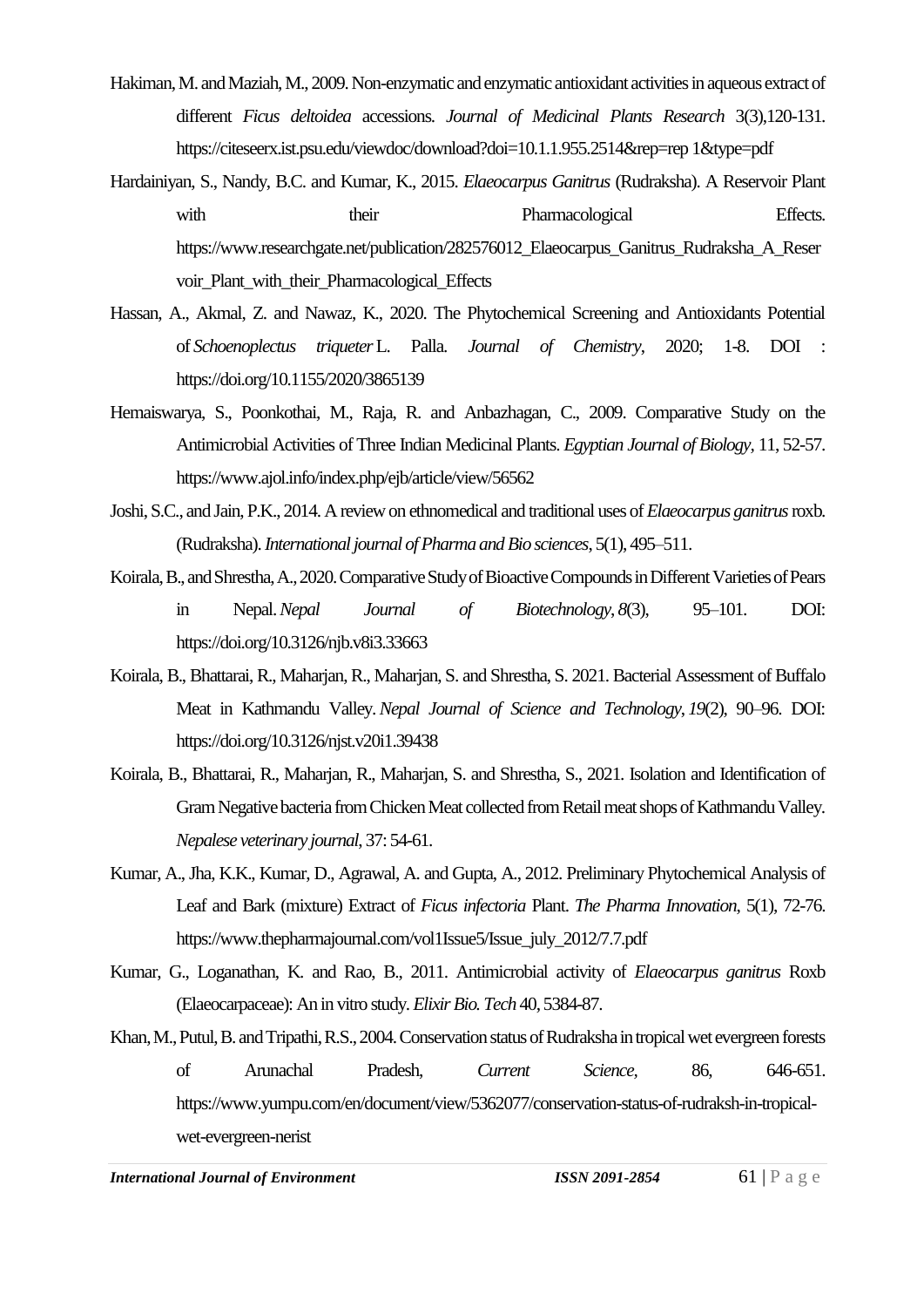- Kumar, T.S., Shanmugama, S., Palvannab, T. and Kumar, V.M.B., 2008. Evaluation of Antioxidant Properties of *Elaeocarpus ganitrus*Roxb. Leaves. *Iranian Journal of pharmaceutical research,* 7(3), 211-215. http://ijpr.sbmu.ac.ir/article\_767.html
- Lakhey, P.B., Tandukar, U., Shrestha, N. and Pradhan, R., 2018. Some Nepalese Medicinal Plants Showing Potential Antimicrobial Activity against *Salmonella enterica* subsp. enterica serovar Typhi. *Journal of Plant Resources*, 16(1), 106-111.
- Marisetti, and Kolli, S., 2016. In- vitro antioxidant and thrombolytic activity of *Elaeocarpus ganitrus* bark extracts. World Journal of Pharmacy and Pharmaceutical Sciences, 5 (10): 1312- 1320.
- Mostafa, A.A., Al-Askar, A., Almaary, K.S., Dawoud, T.M., Sholkamy, E.N. and Balkri, M.M., 2018. Antimicrobial activity of some plant extracts against bacterial strains causing food poisoning diseases. *Saudi Journal of Biological Sciences*, 25(2), 361-366[. https://doi.org/10.1016/j.sjbs.2017.02.004](https://doi.org/10.1016/j.sjbs.2017.02.004)
- Ncube, N.S., Afolayan, A.J. and Okoh, A.I., 2008. An article on Assessment techniques of antimicrobial properties of natural compounds of plant origin: current methods and future trends. *African Journal of Biotechnology*, 7(12), 1797-1806. DOI : 10.5897/AJB07.613
- Pakuwal, E., and Manandhar, P., 2020. Production of Rice Based Alcoholic Beverages and their Quality Evaluation. *Journal of Food Science and Technology Nepal*, *12*(12), 37–48. DOI: https://doi.org/10.3126/jfstn.v12i12.30133
- Pakuwal, E., and Manandhar, P., 2021. Comparative Study of Nutritional Profile of Rice Varieties in Nepal.*Nepal Journal of Biotechnology*, *9*(1), 42–49. DOI[: https://doi.org/10.3126/njb.v9i1.38648](https://doi.org/10.3126/njb.v9i1.38648)
- Pandey, K., Singh, M., Pandey, B., Upadhyaya, A. and Pande, K.K., 2014. Preliminary phytochemical screening and antimicrobial activities of plant extract of *Elaeocarpus ganitrus Roxb*.https://www.ijbio.com/articles/preliminary-phytochemical-screening-and-antimicrobialactivities-of-plant-extract-of-elaeocarpus-ganitrus-roxb.pdf
- Prabhavathi, R.M., Prasad, M. and Jayaramu, M., 2016. Studies on Qualitative and Quantitative Phytochemical Analysis of *Cissus quadrangularis*. *Pelagia Research Library*, 7(4), 11-17. [https://www.imedpub.com/articles/studies-on-qualitative-and-quantitative-phytochemical-analysis](https://www.imedpub.com/articles/studies-on-qualitative-and-quantitative-phytochemical-analysis-of-cissus-quadrangularis.pdf)[of-cissus-quadrangularis.pdf](https://www.imedpub.com/articles/studies-on-qualitative-and-quantitative-phytochemical-analysis-of-cissus-quadrangularis.pdf)
- Prakash, V., Gandotra, S., Kumar, P. and Singh, N., 2017. Phytochemical Screening and Antimicrobial Activity of *Ficus religiosa*. *[Journal of Pharmaceutical Sciences and Research,](https://www.researchgate.net/journal/Journal-of-Pharmaceutical-Sciences-and-Research-0975-1459)* 9(2), 100-101.
- Reddy, S.R. and Vadde, R., 2021. Bioactive Compounds and Their Antioxidant Activities of Ficus religiosa Extracts. Advances in Bioresearch. 12 (1): 10 – 18. ISSN 0976-4585; Online ISSN 2277-1573 Journal's URL:http://www.soeagra.com/abr.html